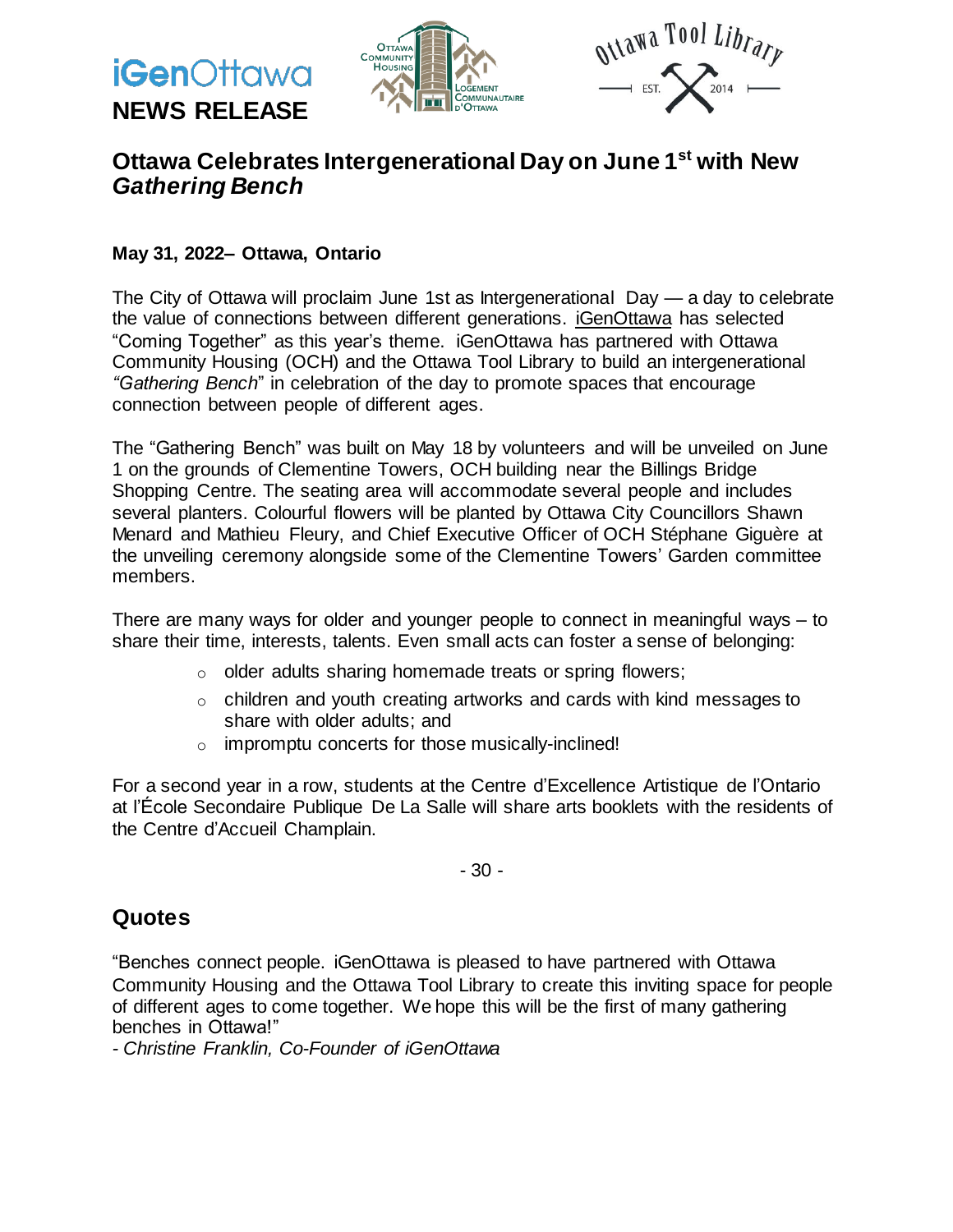# **iGen**Ottawa **NEWS RELEASE**





"We're thrilled to share tools, skills and bench design with the "*Gathering Bench*" projects of Ottawa led by iGenOttawa."

- *Bettina Vollerhausen, Co-Founder and Tool Goddess at Ottawa Tool Library*

"The Volunteer Engagement Program facilitates beautification projects and social inclusion, which would not be possible without the support of the broader community. Thank you iGenOttawa and Ottawa Tool Library volunteers for this wonderful space you have created for tenants."

- *Stéphane Giguère, CEO, Ottawa Community Housing*

"Projects such as this help increase the pride of place tenants feel about their community. This will help to provide a space where people can connect. I hope to see more projects like this, where young and old can connect, learn, and share."

- *Mathieu Fleury, Rideau-Vanier Councillor and Ottawa Community Housing Board Chair*

# **Interestingfacts**

- In the next decade, the proportion of Canada's population aged 65 and older will exceed 20 percent. The number of adults over 85 will quadruple, and the number of centenarians will triple.
- Loneliness is comparable to the risk of smoking up to 15 cigarettes a day. Source: American Psychologist, Julianne Holt-Lunstad, a professor of psychology at Brigham Young University in Provo, Utah
- There are 6,811 seniors living in OCH communities.
- 285 seniors live at 1455 Clementine the average monthly income is \$1,596

# **Additional Link**

#### [Intergenerational](http://intergenerational.ca/i2i/ig-day/?option=com_content&view=article&id=135:ed-asner-list&catid=130:ed-asners-ig-activities&Itemid=216) Day Canada

#### **Contact for More Information and Interviews:**

| Nicola Maule                  | Jennifer McIntosh                 |
|-------------------------------|-----------------------------------|
| <b>Communications Officer</b> | <b>Communications Officer</b>     |
| iGenOttawa 613-371-8182       | <b>Ottawa Community Housing</b>   |
| Email: info@iGenOttawa.ca     | Email: Jennifer_McIntosh@och.ca   |
| Twitter: @iGenOttawa          | Twitter: @OCH LCO                 |
| Facebook: @iGenOttawa         | Facebook: @OttawaCommunityHousing |
| Web: www.iGenOttawa.ca        | Web: www.och-lco.ca               |
|                               |                                   |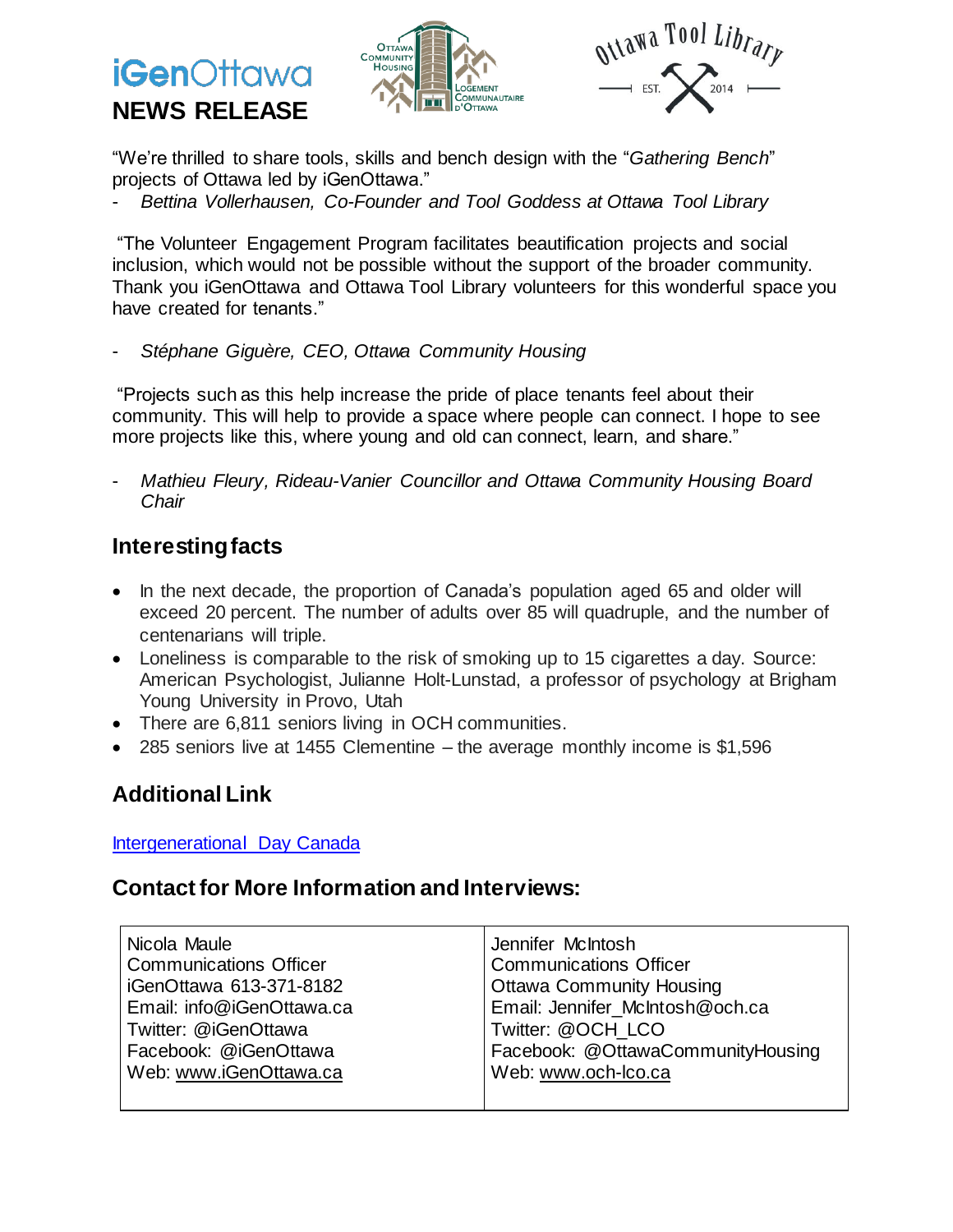

**Photo Cutline:** Members of iGenOttawa, Ottawa Tool Library and Ottawa Community Housing relax on the newly built "Gathering Bench".

**RASSEMBLEUR** 

### **Contributors**